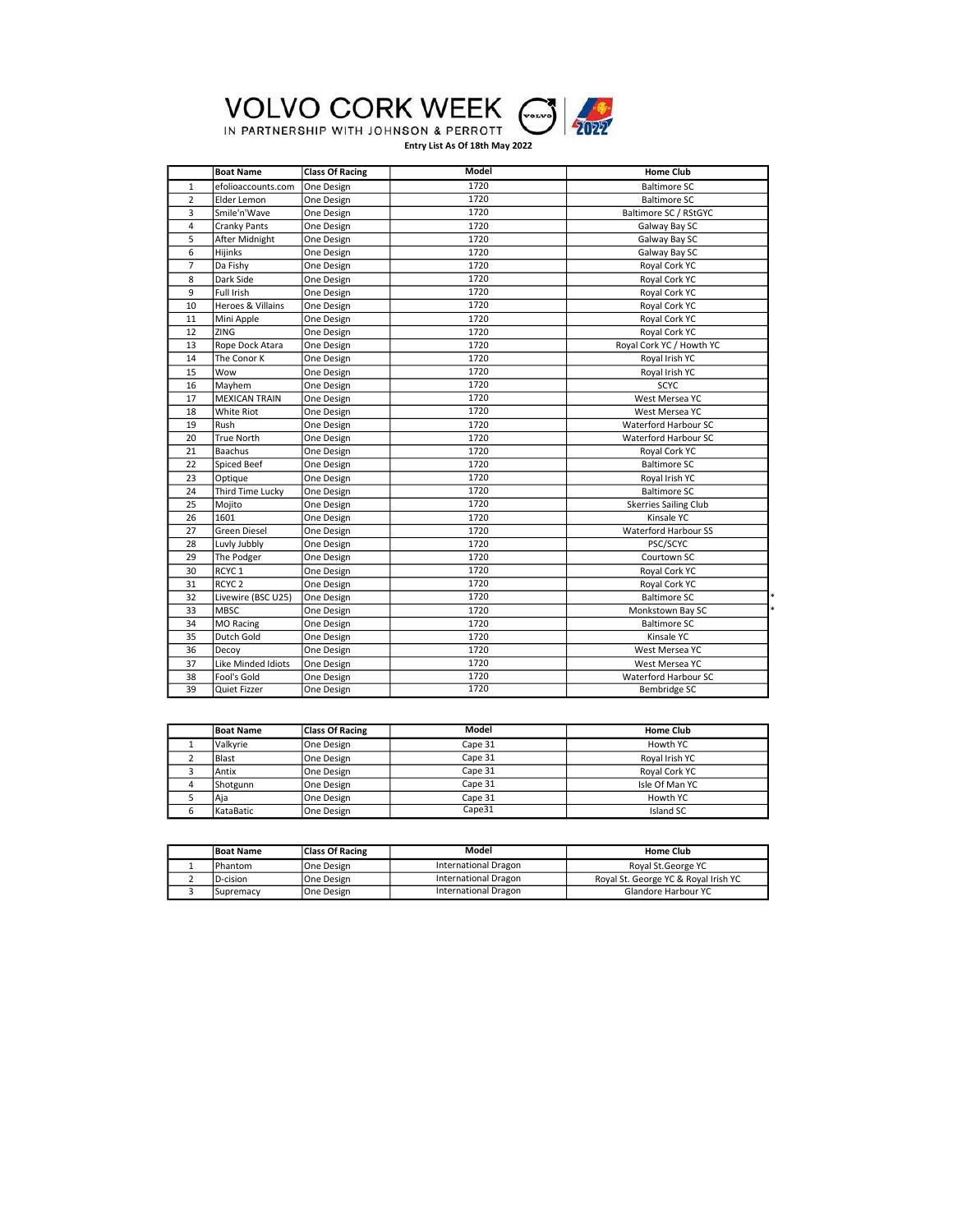



|                | <b>Boat Name</b>                 | <b>Class Of Racing</b> | <b>Model</b>          | <b>Home Club</b>                         |
|----------------|----------------------------------|------------------------|-----------------------|------------------------------------------|
| $\mathbf{1}$   | Miss Whiplash                    | <b>IRC Classes</b>     | Abdrieu Half Tonner   | Royal Cork YC                            |
| $\overline{2}$ | North Star                       | <b>IRC Classes</b>     | <b>Albin Express</b>  | Royal Cork YC                            |
| 3              | FINAL CALL II                    | <b>IRC Classes</b>     | Archambault A35       | Royal Ulster YC & Royal North Ireland YC |
| $\overline{4}$ | Game Changer                     | <b>IRC Classes</b>     | Beneteau 40.7         | Cockle Island BC & Ballyholme YC         |
| 5              | <b>Extreme Reality</b>           | <b>IRC Classes</b>     | Beneteau First 31.7   | Royal Irish YC                           |
| 6              | Magic Touch                      | <b>IRC Classes</b>     | Beneteau First 34.7   | Greystones SC                            |
| $\overline{7}$ | Aurora                           | <b>IRC Classes</b>     | Contessa 33           | Swansea YC                               |
| 8              | Eclipse                          | <b>IRC Classes</b>     | Corby 25              | Tralee Bay SC                            |
| 9              | <b>BIG MAC</b>                   | <b>IRC Classes</b>     | DEHLER 34             | Royal Cork YC                            |
| 10             | EALU                             | <b>IRC Classes</b>     | DEHLER 34             | <b>Baltimore SC</b>                      |
| 11             | Gone2Pot                         | <b>IRC Classes</b>     | Donovan <sub>26</sub> | Royal YS                                 |
| 12             | SuperNova                        | <b>IRC Classes</b>     | Dubois                | Royal Cork YC                            |
| 13             | Sundancer                        | <b>IRC Classes</b>     | Dynamo 25             | Royal Cork YC                            |
| 14             | Caveman                          | <b>IRC Classes</b>     | Elan 40 2.05 Fe       | Royal Northumberland YC                  |
| 15             | <b>BLT</b>                       | <b>IRC Classes</b>     | Fauroux Quarter Ton   | Royal Yacht Squadron                     |
| 16             | Faenol                           | <b>IRC Classes</b>     | First 36              | RAYC / RORC                              |
| 17             | Bounceback                       | <b>IRC Classes</b>     | First 40              | <b>RORC RAYC</b>                         |
| 18             | Checkmate XX                     | <b>IRC Classes</b>     | First 50              | Howth YC                                 |
| 19             | <b>Ghost Raider</b>              | <b>IRC Classes</b>     | <b>Half Tonner</b>    | Howth YC                                 |
| 20             | Luas                             | <b>IRC Classes</b>     | <b>HB31</b>           | Royal Cork YC                            |
| 21             | Imp                              | <b>IRC Classes</b>     | Holland 39 Custom     | Royal YS / Royal Hong Kong YC            |
| 22             | <b>Red Flag</b>                  | <b>IRC Classes</b>     | J24                   | Greystones SC                            |
| 23             | Snapshot                         | <b>IRC Classes</b>     | J boats               | Howth YC                                 |
| 24             | Mojito                           | <b>IRC Classes</b>     | J/109                 | <b>PSC</b>                               |
| 25             | Ctrl-J                           | <b>IRC Classes</b>     | J109                  | Portishead CC                            |
| 26             | Artful Dodjer                    | <b>IRC Classes</b>     | $J-109$               | Kinsale YC                               |
| 27             | JourneyMaker 11                  | <b>IRC Classes</b>     | J111                  | Royal Southern YC                        |
| 28             | <b>Happy Daize</b>               | <b>IRC Classes</b>     | J112E                 | <b>RORC</b>                              |
| 29             | Xanaboo                          | <b>IRC Classes</b>     | J112e                 | Royal Yacht Squadron                     |
| 30             | Darkwood                         | <b>IRC Classes</b>     | J121                  | RYS, RTYC, RORC                          |
| 31             | El Gran Senor                    | <b>IRC Classes</b>     | J122                  | CCC                                      |
| 32             | RCYC U25                         | <b>IRC Classes</b>     | J24                   | Royal Cork YC                            |
| 33             | Jeneral Lee                      | <b>IRC Classes</b>     | <b>J97</b>            | Howth YC                                 |
| 34             | La Reponse                       | <b>IRC Classes</b>     | Ker 39                | RYS, RORC                                |
| 35             | Signal 8                         | <b>IRC Classes</b>     | Ker 40*               | Royal Hong Kong YC                       |
| 36             | Pata Negra/Incognito IRC Classes |                        | Lombard 46            | <b>Bristol YC</b>                        |
| 37             | ZERO II                          | <b>IRC Classes</b>     | MILLS 39 Custom       | Royal Hong Kong YC                       |
| 38             | Hero                             | <b>IRC Classes</b>     | One Tonner Mod.       | Portishead CC                            |
| 39             | Max Too                          | <b>IRC Classes</b>     | Prima 38              | Liverpool YC                             |
| 40             | Assassin                         | <b>IRC Classes</b>     | Prima 38              | Portishead CC                            |
| 41             | Illegal                          | <b>IRC Classes</b>     | Quarter Ton           | Cove SC                                  |
| 42             | <b>Forward Thinking</b>          | <b>IRC Classes</b>     | Reflex 38             | Cardiff Bay Yacht Club                   |
| 43             | <b>WOW</b>                       | <b>IRC Classes</b>     | Reichel Pugh 37       | Royal Irish YC                           |
| 44             | Sam                              | <b>IRC Classes</b>     | Sigma 38              | London Corinthian SC                     |
| 45             | Kindred Spirit                   | <b>IRC Classes</b>     | Sigma 38              | Cowes                                    |
| 46             | Flyover                          | <b>IRC Classes</b>     | Sigma33               | Waterford Harbour SC                     |
| 47             | <b>Bad Company</b>               | <b>IRC Classes</b>     | Sunfast 32            | Royal Cork YC                            |
| 48             | Grey Knight                      | <b>IRC Classes</b>     | Westerly GK24         | Neyland YC                               |
| 49             | Dux                              | <b>IRC Classes</b>     | X302                  | Howth YC                                 |
| 50             | Alpaca                           | <b>IRC Classes</b>     | X-Yacht X4            | Royal Cork YC                            |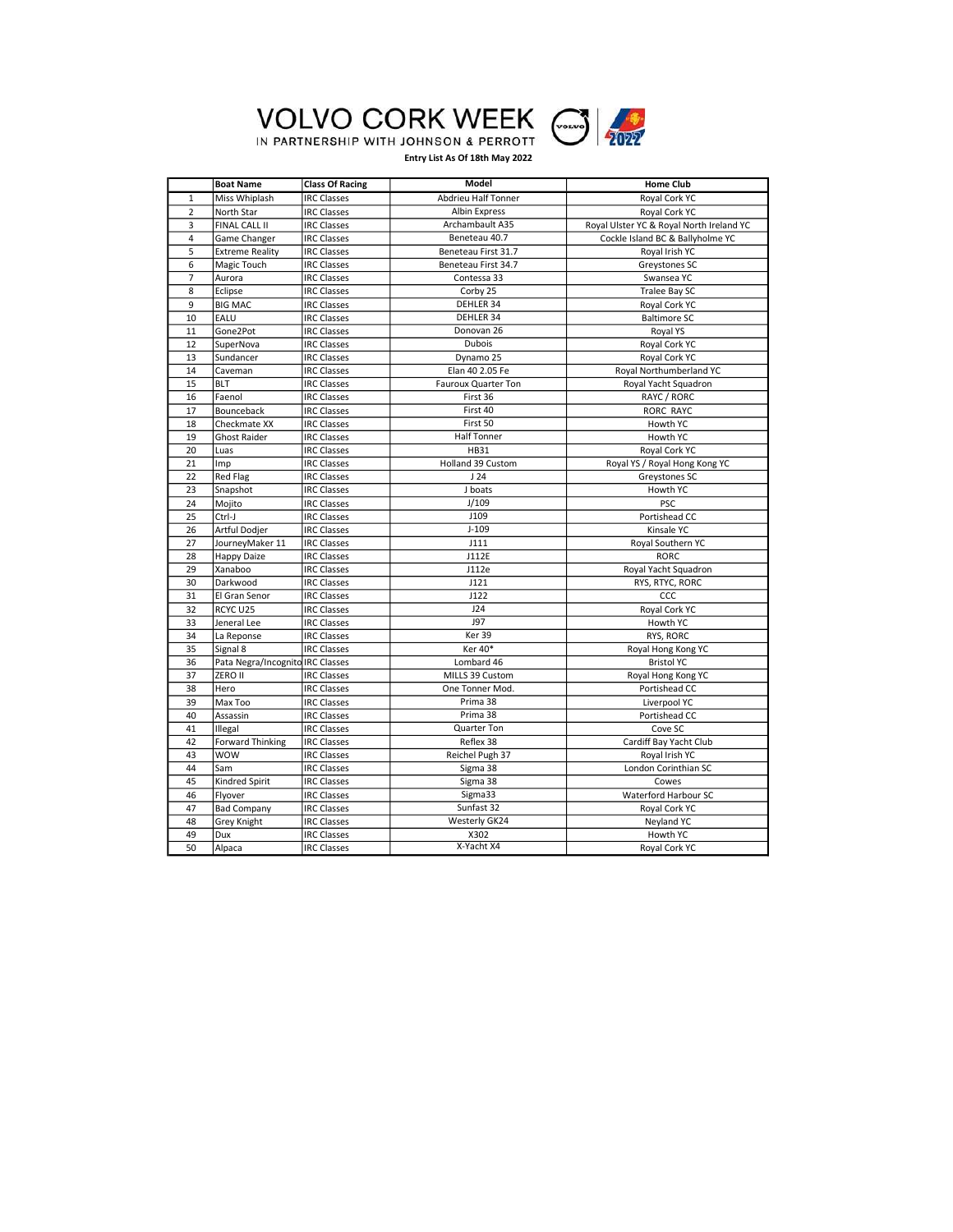

|                 | <b>Boat Name</b> | <b>Class Of Racing</b> | Model                | <b>Home Club</b>               |
|-----------------|------------------|------------------------|----------------------|--------------------------------|
|                 | Prima Forte      | Coastal Fleet          | Beneteau First 40    | Royal Irish YC                 |
| $\overline{2}$  | Jolastan         | <b>Coastal Fleet</b>   | Dehler               | Royal Cork YC                  |
| 3               | Lisador          | <b>Coastal Fleet</b>   | Dehler 36            | Garrykennedy SC                |
| 4               | JustTina         | <b>Coastal Fleet</b>   | Grand Soleil 34      | National YC                    |
| 5.              | Indecision       | Coastal Fleet          | J109                 | Royal Irish YC                 |
| 6               | Cara             | Coastal Fleet          | J112e                | Royal Cork YC                  |
| 7               | Jellybaby        | <b>Coastal Fleet</b>   | J122                 | Royal Cork YC                  |
| 8               | <b>Raptor</b>    | <b>Coastal Fleet</b>   | MILLS 30CR           | Royal Irish YC                 |
| 9               | <b>SEARCHER</b>  | <b>Coastal Fleet</b>   | SUN FAST 3600        | National YC                    |
| 10 <sup>2</sup> | lAris            | Coastal Fleet          | Sunfast 320          | <b>Bantry Bay Sailing Club</b> |
| 11              | Exhale           | Coastal Fleet          | X Yachts X 362 Sport | Royal Cork YC                  |
| 12              | Dexterity        | Coastal Fleet          | X332                 | Foynes YC                      |
| 13              | <b>Ellida</b>    | <b>Coastal Fleet</b>   | X332                 | Royal Cork YC                  |
| 14              | Saxon Senator    | Coastal Fleet          | X37                  | Royal Cork YC                  |

|   | <b>Boat Name</b> | <b>Class Of Racing</b> | Model               | <b>Home Club</b>                  |
|---|------------------|------------------------|---------------------|-----------------------------------|
|   | <b>BAYONET</b>   | Beaufort Cup           | Beneteau First 36.7 | Inf Sailing Association (ISA)     |
|   | Nieulargo        | Beaufort Cup           | Grand Soleil 40 B+C | Royal Cork YC                     |
|   | Samatom          | Beaufort Cup           | GS44R               | Howth YC                          |
|   | IJolly Jak Tar   | Beaufort Cup           | J109                | Royal Navy SA                     |
|   | Meridian         | Beaufort Cup           | Salona 45           | Kinsale YC                        |
|   | <b>ESCAPADO</b>  | Beaufort Cup           | <b>First 40.7</b>   | <b>U.S. PATRIOT SAILING</b>       |
|   | Trojan           | <b>IRC Classes</b>     | J109                | Royal Engineer YC                 |
| 8 | Indulgence       | <b>IRC Classes</b>     | Dehler 36           | Royal Cork YC / Schull Harbour SC |

|                 | <b>Boat Name</b>       | <b>Class Of Racing</b> | <b>Model</b>               | <b>Home Club</b>     |
|-----------------|------------------------|------------------------|----------------------------|----------------------|
|                 | Kalamar                | Non Spinnaker          | <b>BENETEAU 31.7</b>       | National YC          |
| 1               | <b>Roaring Forties</b> | Non Spinnaker          | Beneteau 35s5              | Royal Cork YC        |
| 2               | lAisha                 | Non Spinnaker          | Dufour Performance 40      | Royal Cork YC        |
| 3               | Objection!             | Non Spinnaker          | <b>Elan 333</b>            | Royal Cork YC        |
| 4               | Capella of Kinsale     | Non Spinnaker          | Elan 37                    | Kinsale YC           |
| 5.              | Percy                  | Non Spinnaker          | <b>Elan 431</b>            | Whitehaven SA        |
| 6               | <b>SLACK ALICE</b>     | Non Spinnaker          | <b>GK WESTERLY</b>         | Waterford Harbour SC |
| 7               | Prince of tides        | Non Spinnaker          | Grand Soleil 37b           | Royal Cork YC        |
| 8               | Damacle                | Non Spinnaker          | $J-122$                    | <b>RCYC</b>          |
| 9               | Sweet Dreams           | Non Spinnaker          | Jeanneau Sun Odyssey 36i P | Royal Cork YC        |
| 10 <sup>2</sup> | CALERO                 | Non Spinnaker          | Jeneau 32i                 | Kinsale YC           |
| 11              | Magnet                 | Non Spinnaker          | MG335                      | Royal Cork YC        |
| 12              | Lapwing                | Non Spinnaker          | Sun odyssey 34.2 jeanneau  | Royal Cork YC        |
| 13              | Kon Tiki               | Non Spinnaker          | <b>UFO 34</b>              | Whitehaven S&BA      |
| 14              | Phaeton                | Non Spinnaker          | Westerly GK29              | Royal Cork YC        |